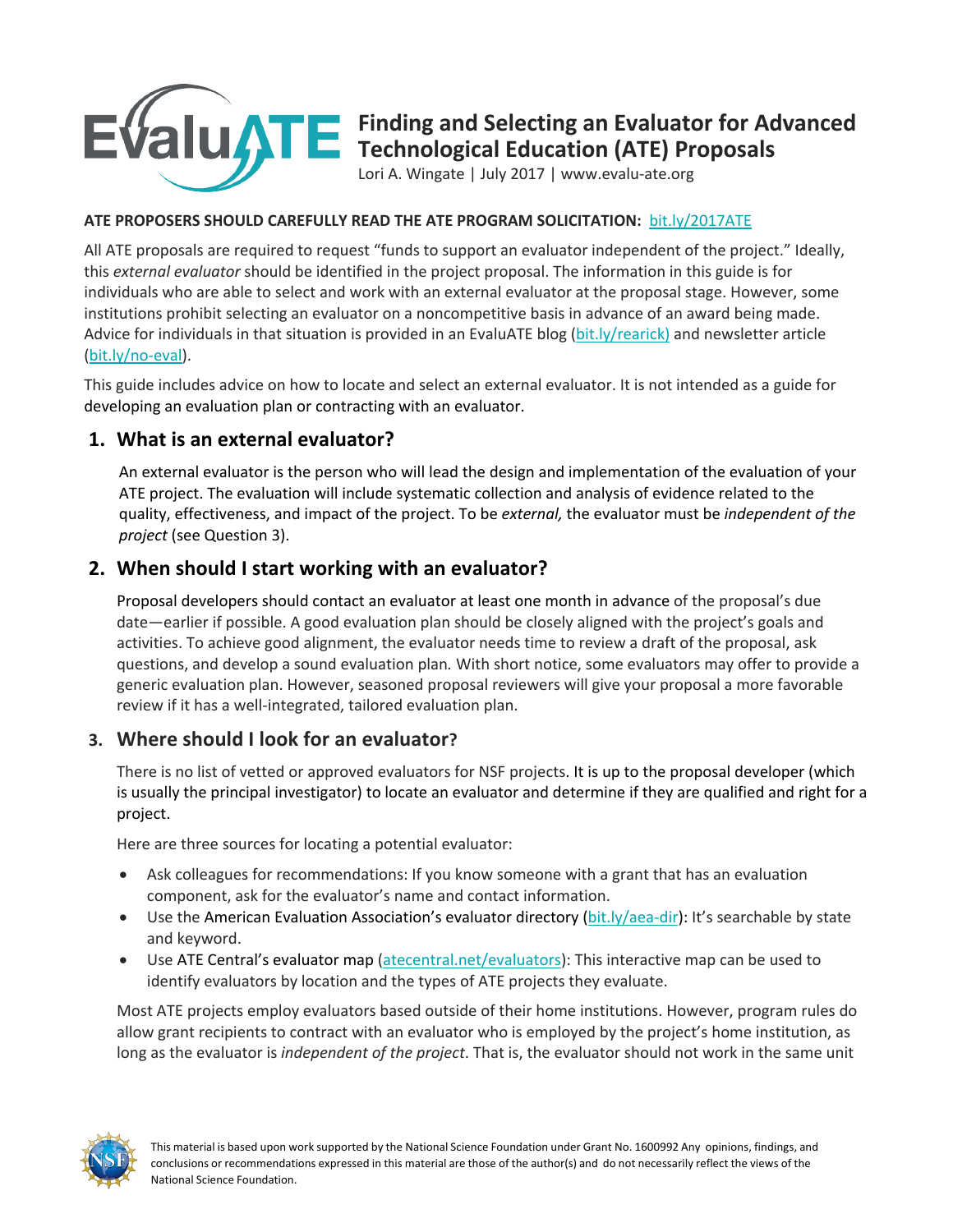where the project is housed. However, neither the evaluator nor any of the project's personnel should have supervisory responsibilities in relation to the other party.

#### **4. How do I determine if an evaluator is qualified and right for my project?**

At minimum, an evaluator for an ATE project should have basic social science or education research skills, and academic preparation or extensive practical experience in evaluation. Ideally, ATE project evaluators will also have experience with community colleges and knowledge of the project's disciplinary area.

Keep in mind that there is no certification or credential for evaluators in the United States. Do not assume that just because a person calls themselves an "evaluator" or has evaluated a grant project in the past that they are qualified to evaluate your project. If possible, assess a potential evaluator's qualifications before contacting them. Sometimes you can learn a lot about an evaluator's credentials and experience by searching the web. For example, if the evaluator has a website, review it for evidence of their experience and expertise related to evaluation in general and your type of project in particular. Look for examples of reports, academic papers, presentations, and blogs.

If you find someone who looks promising, contact them to learn more. Here's an example of what to say:

*I am developing a proposal for the National Science Foundation's Advanced Technological Education program and I'm looking for an evaluator who will help us with the evaluation plan. The project is about [insert super short description of what your project is about]. If you think you might be interested, may I [call or email] you with a few questions?* 

In that follow-up dialogue, here are examples of questions you may want to ask:

- What experience have you had evaluating STEM education or similar types of projects?
- What is your experience with community colleges?
- Do you have experience evaluating [insert discipline/content area] projects?
- Tell me about how you work with your clients.
- Who are some of your past clients?

Pay attention not only to how they answer your questions, but the degree of rapport you feel in interacting with them. Successful client-evaluator relationships are grounded in open communication and respect. If this is missing from the start, there are likely to be problems down the road.

If it's not possible to find someone with expertise in both your content area and evaluation, prioritize evaluation knowledge. All evaluators—regardless of their content area knowledge—should take time to learn about the specific contexts of the projects they work with. Evaluation expertise is needed throughout the evaluation process, while content area expertise is needed more intermittently. Without a strong background in evaluation, subject matter experts may be prone to making methodological errors that compromise evaluative findings. Evaluation conclusions should be based on systematically collected data more than the evaluator's experience and opinion. If needed, evaluators may consult with content area experts to compensate for gaps in knowledge.

To learn more about what professional evaluators should know and be able to do, see the following resources:

- The Program Evaluation Standards: bit.ly/jc-pes
- American Evaluation Association Guiding Principles for Evaluators: bit.ly/aea-gp
- Competencies for Canadian Evaluation Practice (U.S. evaluation competencies are being drafted): bit.ly/10v3dc3